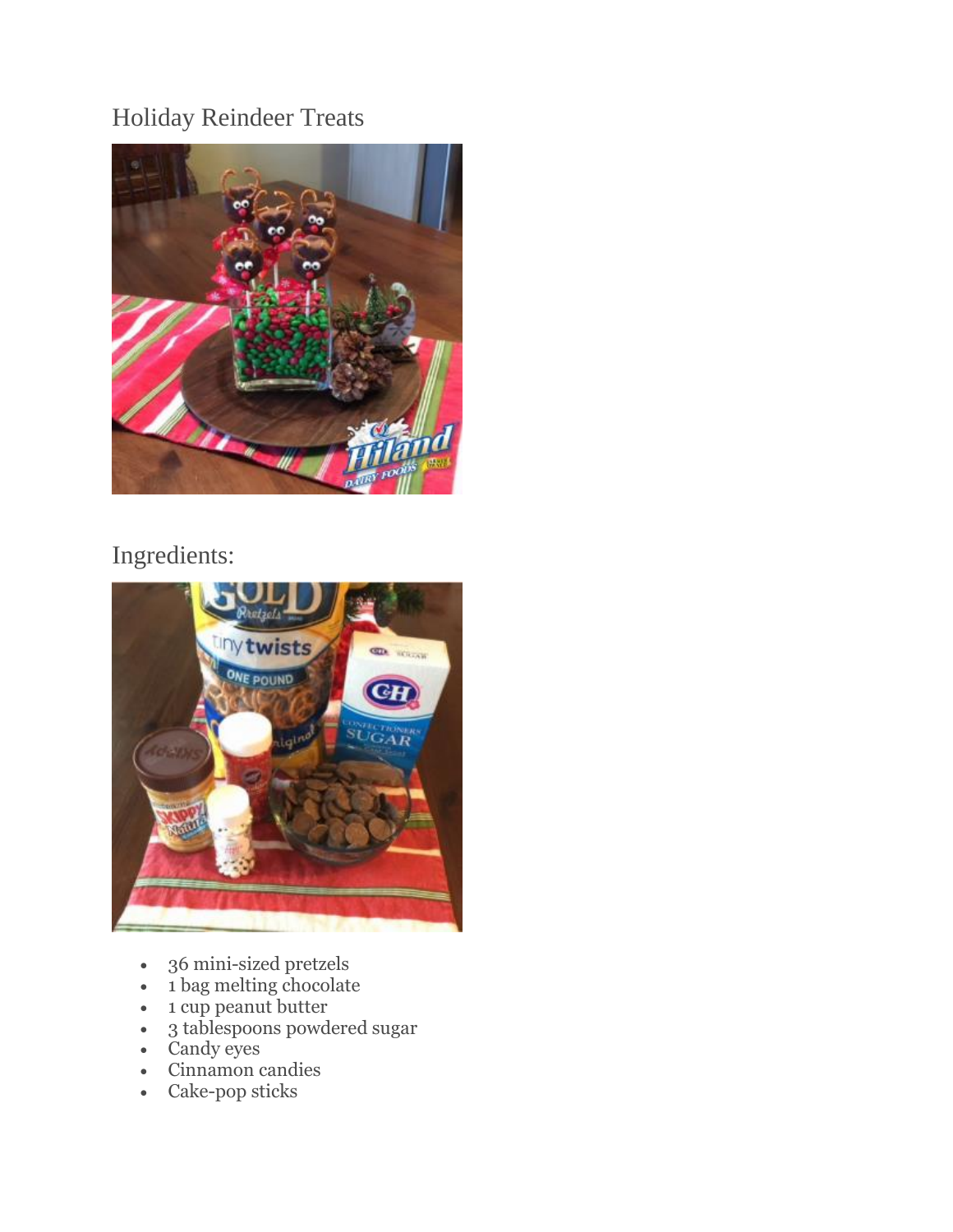## Directions:

Combine peanut butter and powdered sugar. Stir until thick.



Cover a pretzel with the peanut butter mixture, then place on a baking sheet lined with waxed paper.

Press a cake-pop stick onto the covered pretzel.

Cover another pretzel with the peanut butter mixture and place it on top of the first covered pretzel with the stick to create a sandwich.

Repeat until a total of 12 sandwiches have been made.

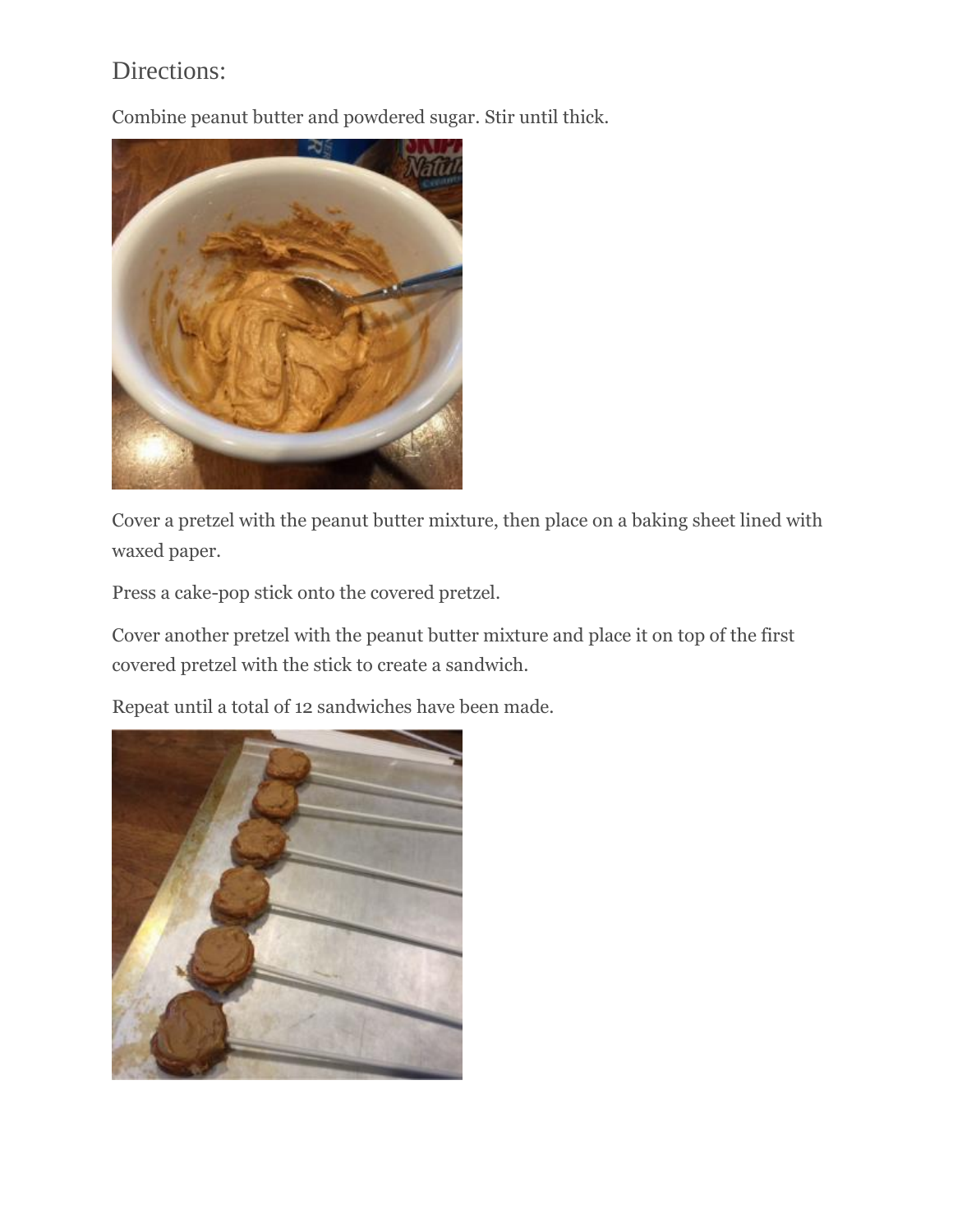Freeze the sandwiches for approximately 30 minutes, or until the peanut butter mixture is set.

Break 12 pretzels into equal halves to create antlers.

In a medium bowl, melt chocolate according to the directions on the package.



Dip each sandwich in the chocolate to completely coat, then lay flat on a baking sheet.



Press pretzel pieces onto the top of each chocolate-covered sandwich to create the antlers. Add the eyeballs and a cinnamon candy to create a nose while the chocolate is still warm.